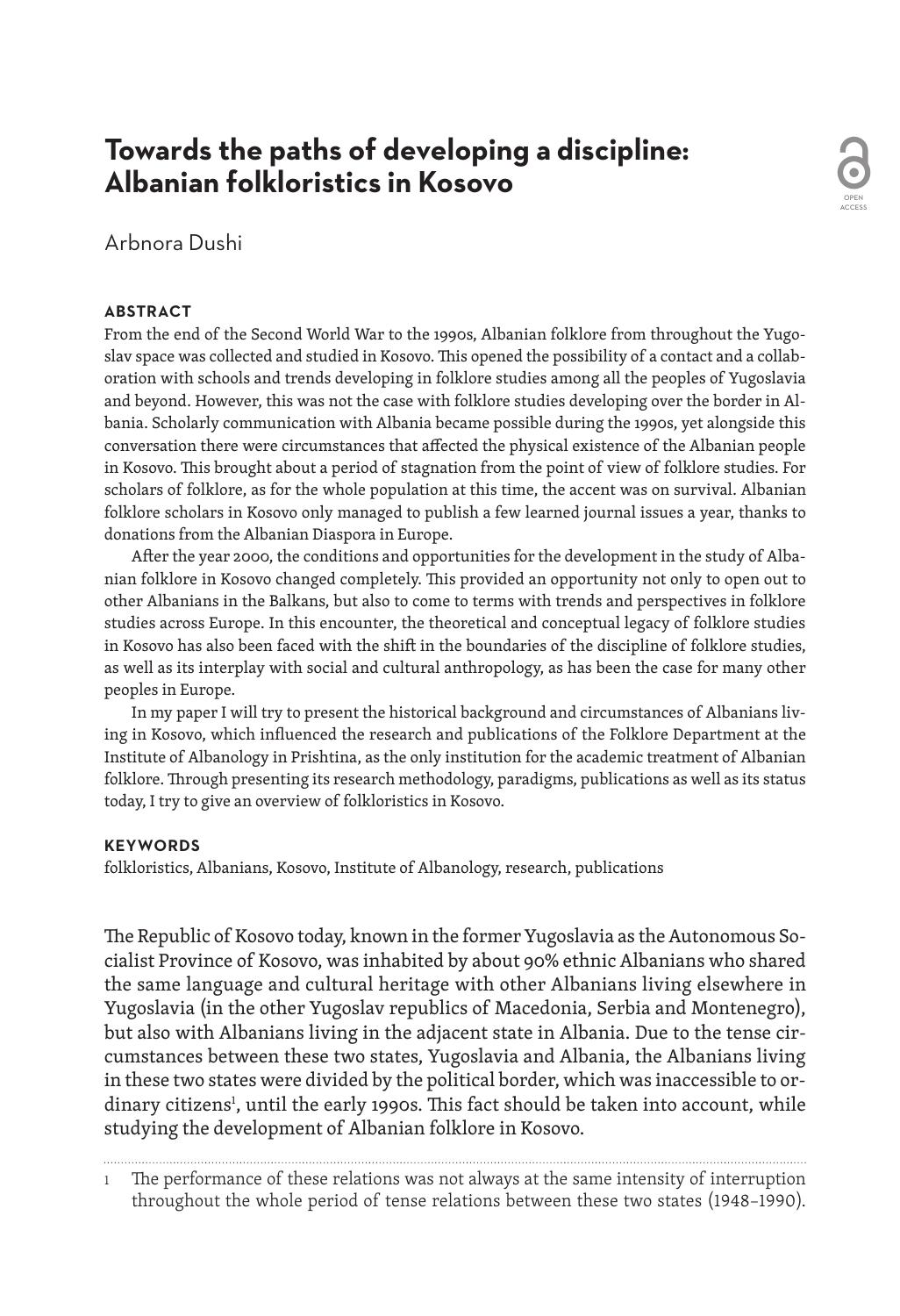### **THE FIRST PUBLICATIONS OF ALBANIAN FOLKLORISTICS**

Albanian folklore studies, by definition, includes the research of entire folk culture of the Albanian nation in the diachronic and synchronous aspect, which implies the folklore of all Albanians wherever they were and are around the world. As such, Albanian folklore study is considered to be born among Albanian Diaspora in Rome in 1635, when the Albanian Catholic clergyman Frang Bardhi (originally from the Northern Albania) published a Latin-Albanian Dictionary. In this dictionary he included 113 Albanian folk proverbs translated into Latin and Italian (Gega-Musa, 2007: 269–276). Then, other works of folklore were published in the settlements of the Arbëresh $^2$  in Italy. Of particular importance for Albanian folklore is the year 1836 when the professor from Arbëresh College in Calabria, Girolamo De Rada, published in Florence the book titled "*Rapsodie di un poema Albanese*" (*Rhapsody of an Arbëresh poem*) in which he included 72 folk songs from Arbëresh settlements in Naples, with an Italian translation. This is considered the beginning of the first great work of Albanian folklore collection (Skendi, no year of publication, 21; Zheji, 1998, 16). Other publications of Albanian folklore were from Albanian settlements in Egypt (Thimi Mitko, "*Bëleta shqyptare*" [*The Albanian Bee*] *(1878)*), in Sofia (Spiro Dine "*Valët e detit*" [*The waves of the sea*]*,* in Sarajevo Vinçenc Prenushi "*Kangë popullore gegnishte*" [*Folk Songs in Gheg dialect*]) (1911), etc. (Skendi , no publication year: 25). After the proclamation of Albania's independence from the Ottoman Empire in 1912, the state-building projects began, which meant also the collection and publishing of folklore, the preparation and publication of 15 volumes with different types and genres of Albanian folklore under the title *"Visaret e Kombit"* (*The Treasures of the Nation*), which were published under the auspices of the Franciscans of Shkodra (Scadar). The compilation of these volumes was based on the comprehensive concept of Albanian folklore, which thanks to the service of the Franciscans and their associates, gathered material from all areas

#### 

Since it was influenced by local politics and global one, too, history recognizes tensions such as the 1968 Kosovo Albanian demonstrations with the requirement to allow the use of the national flag (the flag of Albanians), but also the easing period, such as inter-university exchange agreements between Pristina and Tirana in the early 1970's. The Constitution of 1974, which provided Kosovo with autonomy, but without the right to detach itself from Yugoslavia, brought a new period of time which was manifested by openings for communication and visits between two states, although they were always heavily depicted by state operators, even when they were both family and private visits. The demand of Albanian Students and intellectuals in 1981 for the Republic of Kosovo, which was followed by imprisonment and murders, such as the events after 1981, also followed with tension and interruption of contacts. All tense political periods were based on the ethnic Albanian identity expressed by Kosovo Albanians, which the Yugoslav state has tried to suppress with forms of violence and repression.

2 Arbëreshs are an Albanian ethnic and linguistic group in Southern Italy, mostly concentrated in scattered villages in the regions of Apulia, Basilicata, Calabria, Molise and Sicily. They are the descendants of mostly Tosk Albanian refugees, who fled from Albania between the fourteenth and eighteenth centuries in consequence of the Ottoman invasion of the Balkans.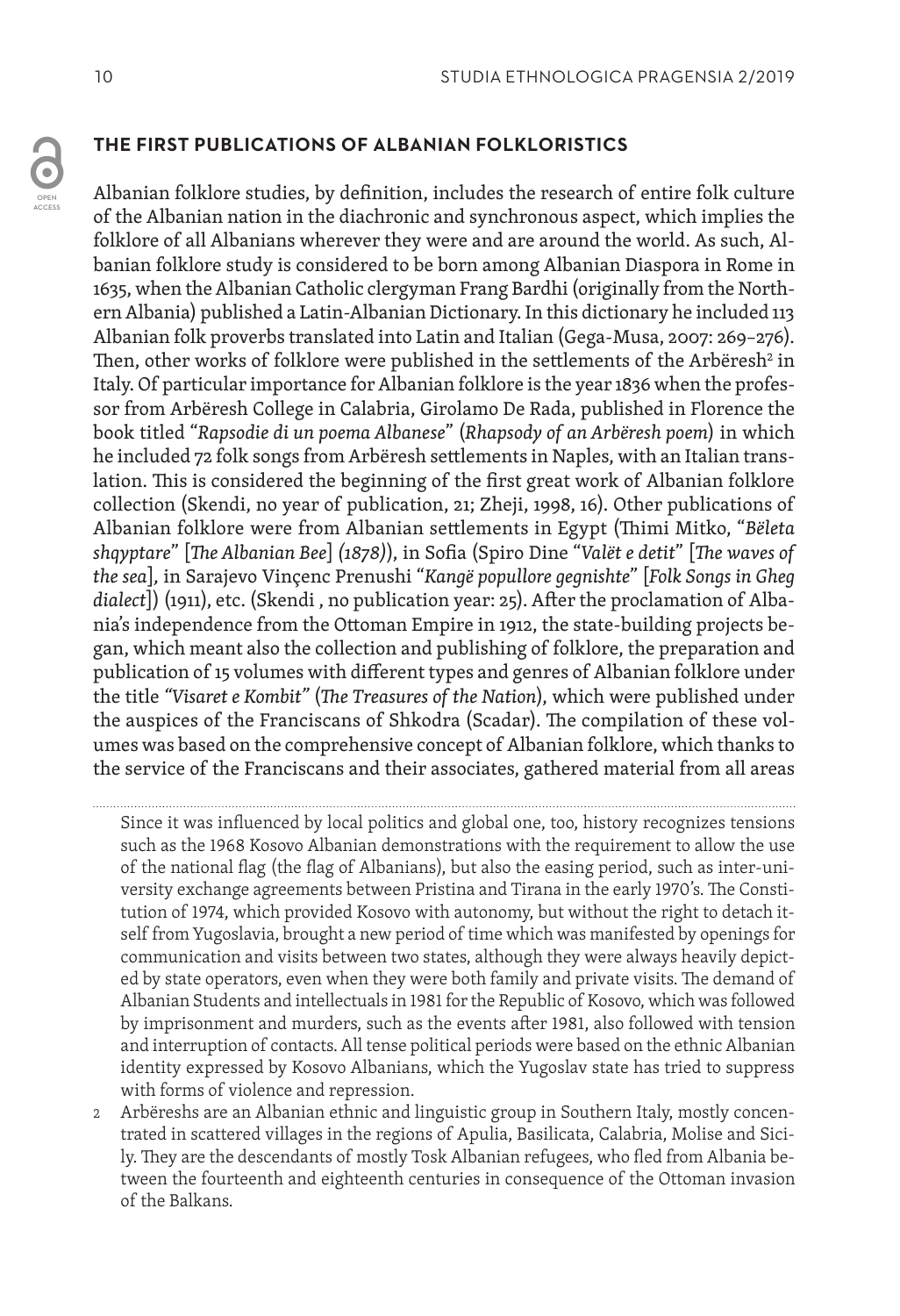inhabited by Albanians. Kreshnik songs (heroic songs or songs of frontier warriors), ballads, folktales, lyric songs, laments, lullabies or cradle songs, as well as customs from all areas where Albanians lived were collected. *The Lute of Kosovo* was a volume in itself which contained lullabies, wedding songs, laments and heroic songs or socalled songs of manhood (Arllati, 2017: 147–164), all items collected in Kosovo.

#### **ALBANIAN FOLKLORE MATERIALS PUBLISHED BY FOREIGN SCHOLARS**

Apart from Albanian collectors, items of Albanian folklore had also been published by foreign scholars, long before Albanian ones. Some of them, serving as missionaries of various kinds in Albanian settlements, were attracted to the beauty and distinctiveness of the Albanian folk traditions and published special works on folklore. Among these authors are the German diplomat and linguist Johann Georg von Hahn (his works published: "*Albanesische Studien*", Bd. 1–3, Jena 1854, "*Griechische und albanesische Märchen*", Bd. 1–2, Leipzig 1864, München/Berlin 1918; "*Reise durch die Gebiete von Drin und Wardar*", Wien 1867); the French consul August Dozon (his work: "*Contes albanais, recueillis et traduits*" collected and translated, published in Paris 1881); the Danish linguist Holger Pedersen, and the scholar Maximilian Lambertz (Their collected folkloric material was published in Sarajevo, 1917, as "*Volkspoesie der Albaner: eine einführende Studien*"). They included a lot of material from Albanian folklore in their work, just as notes, as additions to cultural dictionaries or as research studies. The most attractive genre that excited foreign researchers was the Albanian heroic epic songs, which were sung by the highlanders of the Northern areas of Albania and Kosovo, (in Northern Albanian dialect — Gheg) which is well known as the *Cycle of Kreshnik songs*.

The first interest in this sung mythic cycle came from the well-known Slovenian linguist Jernej Kopitar (1780–1844) in Vienna, who had correspondence with many academic authorities of the time. Among European linguists, he was considered a valued academic and thinker. In a correspondence with John Baring about the publication of Clement Forie's "*Modern Greek Folk Songs"* (Paris, 1824–25), he writes: "There is no doubt that Greek songs published from Forie are imitated by those of Albanians. We have to make comparisons between Albanian, Greek, Bulgarian and Serbian songs. Which of these people has invented them" (Miodrag Ibrovac, *Claude Fauriel et la fortune européenne des poesies populaires greque et serbe* (B. Comptes rendus de Kopitar), Didier, Paris, 1966, 193–203, (quoted by Pllana 2004: 365)).

According to the same source, Kopitar had asked his student, Vuk Karadžić, to collect the Albanian folk songs. So, in 1830 he had brought twelve Albanian folk songs (along with the translation into Serbian), three lyric and nine epic ones, recorded by two subjects from Peja/Peć (Kosovo). Although they were then recorded by Vuk Karadžić, these materials were published by Norbert Jokl only in 1921 (Pllana, 2004: 380).

Gustav Meyer was the first foreign (German) scholar who collected and published in Albanian a fragment (15 verses) of an Albanian song in 1897, which was published in Vienna along with other material from Albanian folklore, in his work *"Albanesische Studien"* VI (Neziri, 1997: 25–30). Matthias Murko (1861–1952) was an-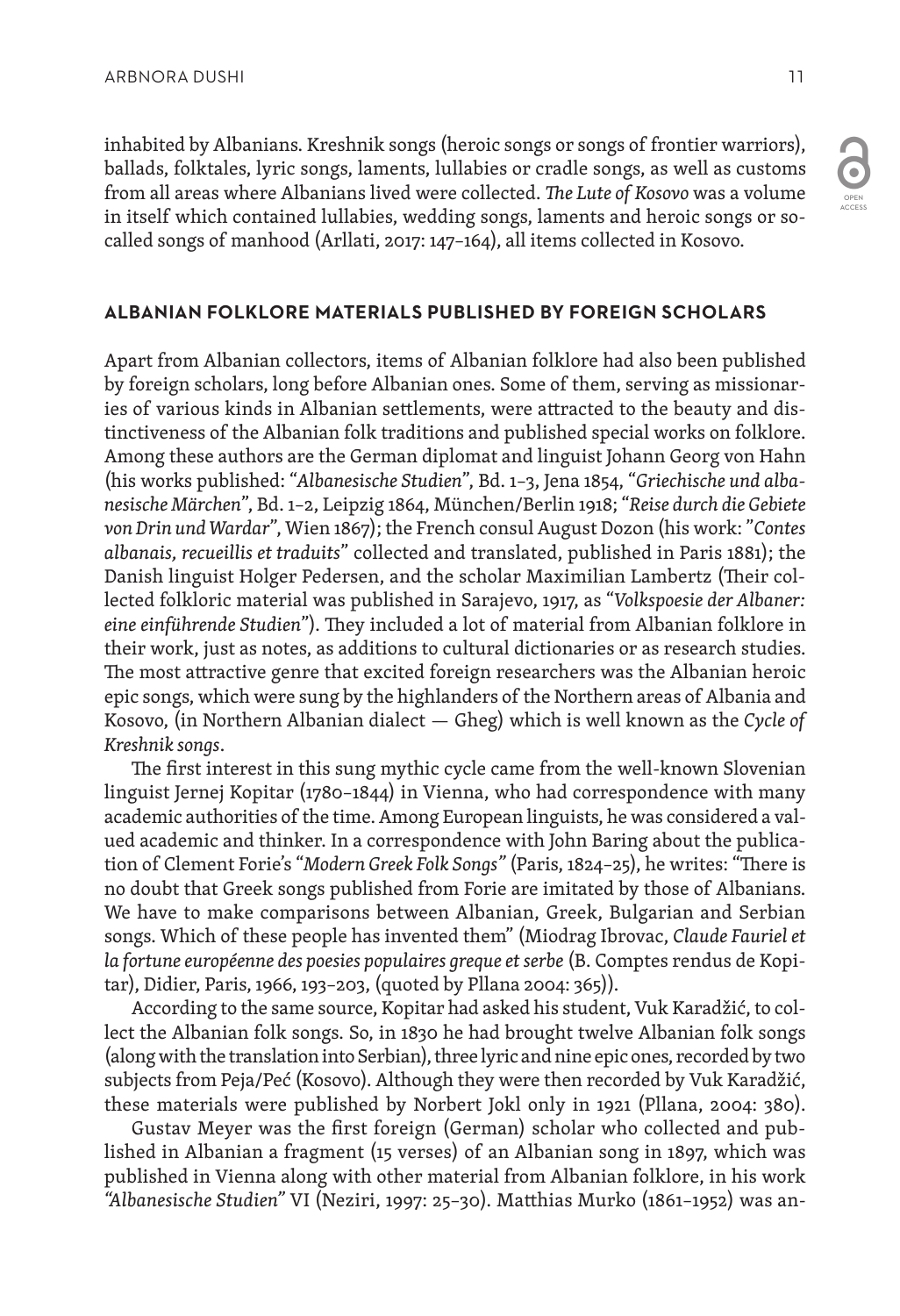other Slovenian-born ethnologist who recognized the tradition of epic songs sung in Albanian, but did not accept them as genuine, while defending the viewpoint that they were versions of the Serbo-Croatian epic. Berisha, who is referring to him as Czech scholar (Murko was professor of the Charles University in Prague where he lived until his death), has worked on Murko's publications for Serbo-Croatian national epic. Matthias Murkos's thoughts and data about the Albanian oral epic (which Murko referred to as a Muslim tradition), although incomplete and scarce compared to the Serbian-Croatian epic, are of particular importance to Albanian historical studies because they provide field-based evidence for the spread and cultivating an epic song to Albanians in the last century. The singing records and bilingual singers (singing in Albanian and Bosnian languages) are of unique importance for comparative studies of Balkan epics, the undeniable part of which is the Albanian versions of epic songs. Based on data found on Murko's collection, even that he considered it as Muslim tradition, Berisha has recognized many of these materials as Albanian, because of the Albanian ethnographic features that belonged to Arnaut and many Muslim singers, such as their traditional costumes, their memory recorded or details of their origin. As Murko wrote in 1951, quoted by Berisha "From old Serbia, only the Arnauts (Albanians) have remained illiterate, whom have preserved the oral tradition very well, so they are still 'singing for everything' and always creating new songs" (Berisha A. 1989: 279).

Albanian epic songs were also recorded by the American researchers Milman Parry and Albert Lord, who, in search of the Homeric epic, arrived in the Balkans in the 1930s, and, in the Sandžak area in Serbia, recorded long songs from bilingual rhapsodists (four of the five singers from whom recorded the songs were Albanians and one of them sang in both languages, Salih Ugljanin) (Kolsti, 1990). The formulaic theory was built on the basis of the Serbian-Croatian epic, but according to David Elmer, who speaks of today's virtual publications of Parry-Lord,

"Even among the epics, which have always received more attention than anything else, scholars will find that there are significant discoveries yet to be made. Lord's Albanian collection, which includes some of the longest Albanian epics ever recorded but remains unpublished, stands out in this regard" (Elmer 2013: 348).

When we are talking about foreign authors and their work with Albanian folklore, we cannot overcome the work that Canadian researcher Robert Elsie did for the revelation of values of Albanian oral and textural heritage. Many of the Albanian folklore works, included old materials from archives that he collected, translated into English, studied and published, are accessible to each of his web-pages<sup>3</sup> and Albanians remain indebted to Elsie, for the great work he has done in comparison to his short life. He died on October 2, 2017.

<sup>3</sup> Robert Elsie, <www.elsie.de> [accessed 20.04.2019]; Robert Elsie, *Texts and Documents of Albanian History*, <www.albanianhistory.net >[accessed 20.04.2019].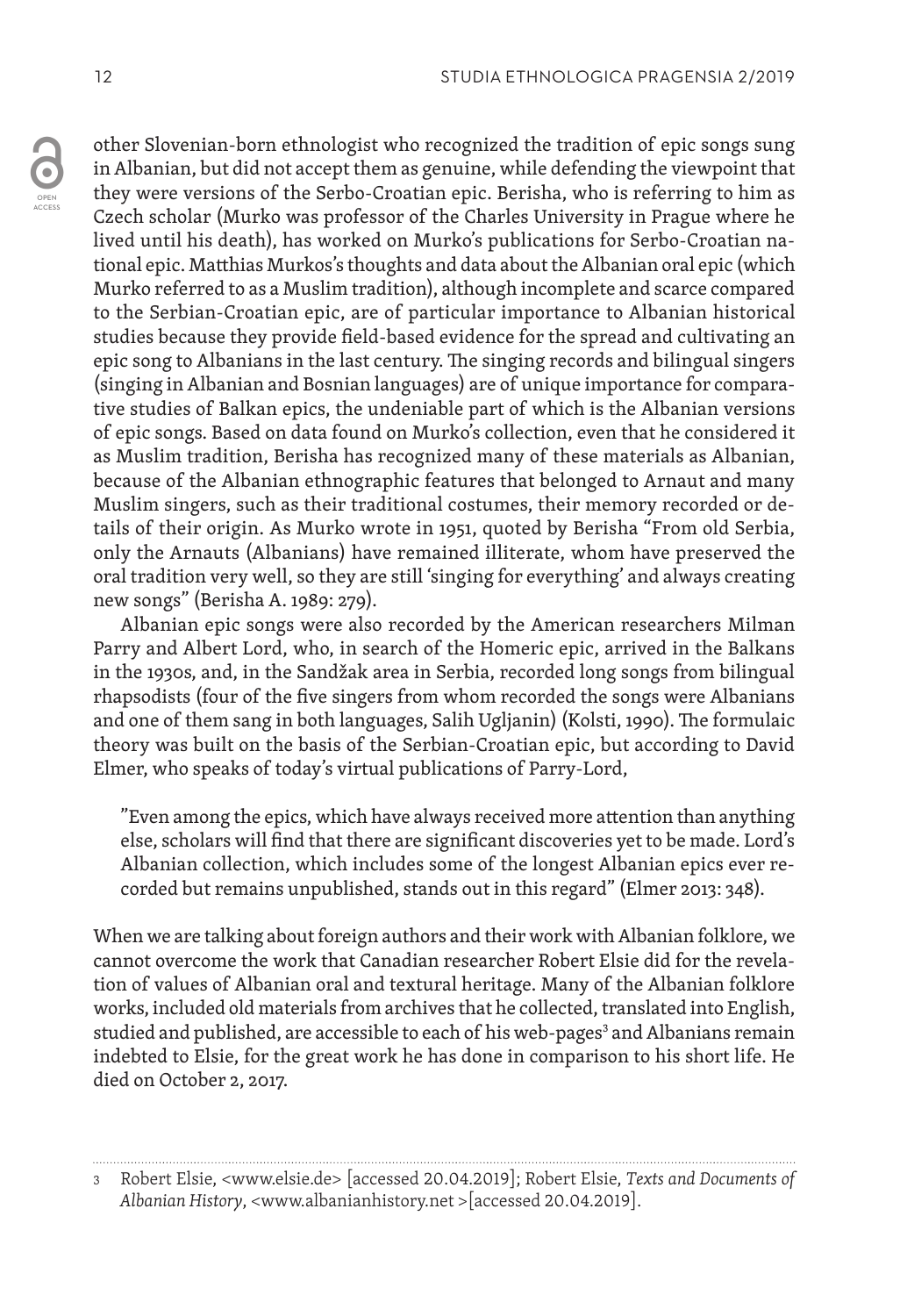### **ALBANIAN FOLKLORISTICS IN KOSOVO — THE DEVELOPMENT PATHS**

The declaration of Albania's independence from the Ottoman Empire in 1912 and the following definition of the borders of the Albanian state by the Conference of Ambassadors in London (1913) left many settlements inhabited by a majority of ethnic Albanians outside the Albanian state borders. This also applied to Kosovo, which despite efforts made, continued to belong to Yugoslavia after the end of the Second World War. Later (1948). Because of the collapse of diplomatic relations between Albania and Yugoslavia, the border between these two states was closed, preventing any communication, even between families.

Kosovo was a country that had just emerged from the war (the Second World War), with a poor and uneducated population. The first post-war decades began with great hardships. The lack of high schools and universities meant that the first scholars had to study in Belgrade, and later in Zagreb and Ljubljana, until the University of Prishtina was opened in 1970. While first generations of Kosovo students from the technical and medicine sciences have studied in Zagreb and Ljubljana, most of the social science students were educated in Belgrade. Scholars of linguistics and literary history, or of the philosophy, were the beginners of the folkloristic work. The collecting of folklore, initially of folk songs about historical figures, folktales and anecdotes, had begun to be made by students who had completed their studies in Belgrade at the Faculty of Philosophy.

Albanian folklore materials in Kosovo, (small collections done by enthusiast scholars), first started to be published in the daily newspaper *Rilindja*, but also in periodical journals. A book with folk songs from different regions of Kosovo, entitled "*Kangë popullore shqiptare të Kosovës dhe Metohis"* (*The Albanian folk songs from Kosovo and Metohia*), which was collected by Albanian philologist Zekeria Rexha (educated in Tirana, Paris and Belgrade), was published in Prishtina in the year 1951, but because of the theme of historical songs that was judged to be capable of inspiring nationalistic sentiments of one nation against another, all three thousand copies were destroyed immediately after the book was released and the author was deported to Albania (Shita, 2007). Subsequently, three other authors, two Albanian students with their professor from Belgrade, took some of these materials, removed the "dangerous" songs by adding many other genres of folk songs, and published them in three volumes with the same title in 1953 (Daçetoviq et al, 1953). These were considered as a first volume of Albanian folkloristic published in Kosovo.

In the same year (1953) the Institute of Albanology was established in Prishtina. This was an institution where the language, literature, history and culture of Kosovo Albanians would be researched, studied and published. In the year 1955, in unfavorable circumstances for Albanians in Kosovo (there were discriminatory policies against the Albanian Muslim population forcing them to declare as Turks therefore to migrate them to Turkey (see more Grmek et al. 2010, (156–195)), the Institute of Albanology was closed. After 12 years, the situation changed and other political circumstances helped in the reopening of the Institute of Albanology (1967) and then the opening of the University of Prishtina (1970). In this year, the Folklore department (within the Institute) was established. The head of it was Professor Anton Çetta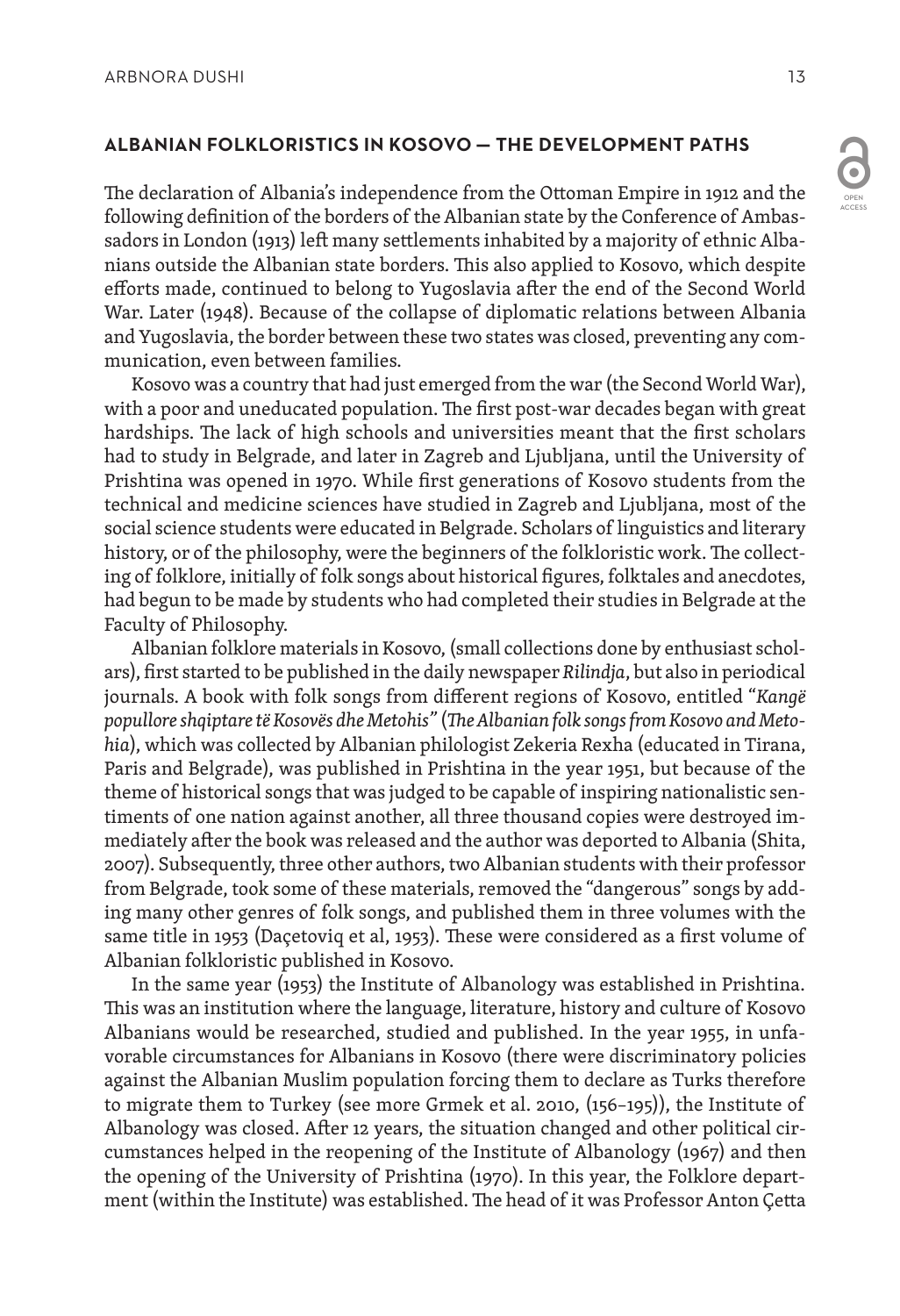OPEN ACCESS (1920–1995). He had completed his elementary and secondary education in Albania and graduated at Belgrade University in Romanian philology. At the same time, he was lecturing on Albanian Literature, History of Literature, and Latin Language at the University of Prishtina.

### **WORKING ACTIVITY OF THE FOLKLORE DEPARTMENT IN PRISHTINA (PUBLICATIONS OF THE FOLK-VOLUMES)**

Anton Çetta (1920–1995) is considered to be the founder of Albanian folklore studies in Kosovo and after the reopening of the Institute of Albanology in Prishtina, he chaired the Department of Folklore. When professor Çetta took on the task of founding the Folklore Department at the Institute of Albanology in Prishtina, the collection of folk literature was thought to be something abstract and that how much of this treasure existed in the field, was unknown (Berisha Rr., 2011, 142). He formulated the project to collect and publish twenty-eight volumes of various genres of folk literature, which the Folklore Department would prepare. This was the primary task of the department as, at the end of the 1960s, folkloristics as a discipline was incomprehensible without the grounding of folklore material in the archives. To accomplish this task, Çetta first gathered colleagues within the Department and then created a network of external collaborators, mainly his former students and scholars, who researched folk material in the field and brought it to the department (Mustafa, 2011, 127). Nearly thirty volumes of collected materials were published, mostly prepared by Çetta, his colleagues and collaborators. The chosen criteria for collecting and publishing of those materials were genre-based. This resulted in published volumes with collected oral-texts titled:

- *Këngë kreshnike* [Kreshnik songs or Songs of Frontier Warriors], (Çetta, ed. 1974), (Berisha Rr., et al. (eds.) 1991), (Çetta, et al, (eds) 1993);
- *Këngë epike* legjendare [Legendary epic songs] (Neziri 1997, 2009, 2011 );
- *Balada dhe Legjenda* [Ballads and Legends] (Çetta, Berisha (eds) 1974);
- *Këngë popullore historike I–IV* [Historical folk songs I–IV] from different periods (Pllana, et al, (eds.) 1978); (Syla 1982); (Fetiu, et al. (eds.) 2007, Berisha Rr. et al, 2007; Syla et al.2007; Zejnullahu et al., 2007);
- *Këngë dasme* [Lyric wedding songs] (Çetta, Berisha A. (eds.)1982; 1984; Rukiqi (ed.) 2009);
- *Këngë dashurie* [Lyric love songs] (Mustafa, Berisha Rr. (eds.) 1979); (Berisha Rr., Mustafa (eds.) 1987);
- *Këngë dhe lojëra të fëmijëve* [Children's songs and games] (Fetiu (ed.), 1983);
- *Ninulla [Lullabies]* (Fetiu (ed.) 1982;
- *Vajtime* [Laments] (Çetta, Berisha A. (eds.) 1987; Ulaj (ed.) 2009);
- *Përralla* [Fairytales] (Çetta 1979 (ed.), 1982);
- *Balada dhe legjenda,* [Ballads and legends] (Çetta (ed.) 1974);
- *Kallëzime* [Folk Tales] (Mustafa (ed.) 1987) ;
- *Anekdota* [Anecdotes] (Çetta, et al.,(eds.) 1987; Çetta, et al., (eds.) 1988);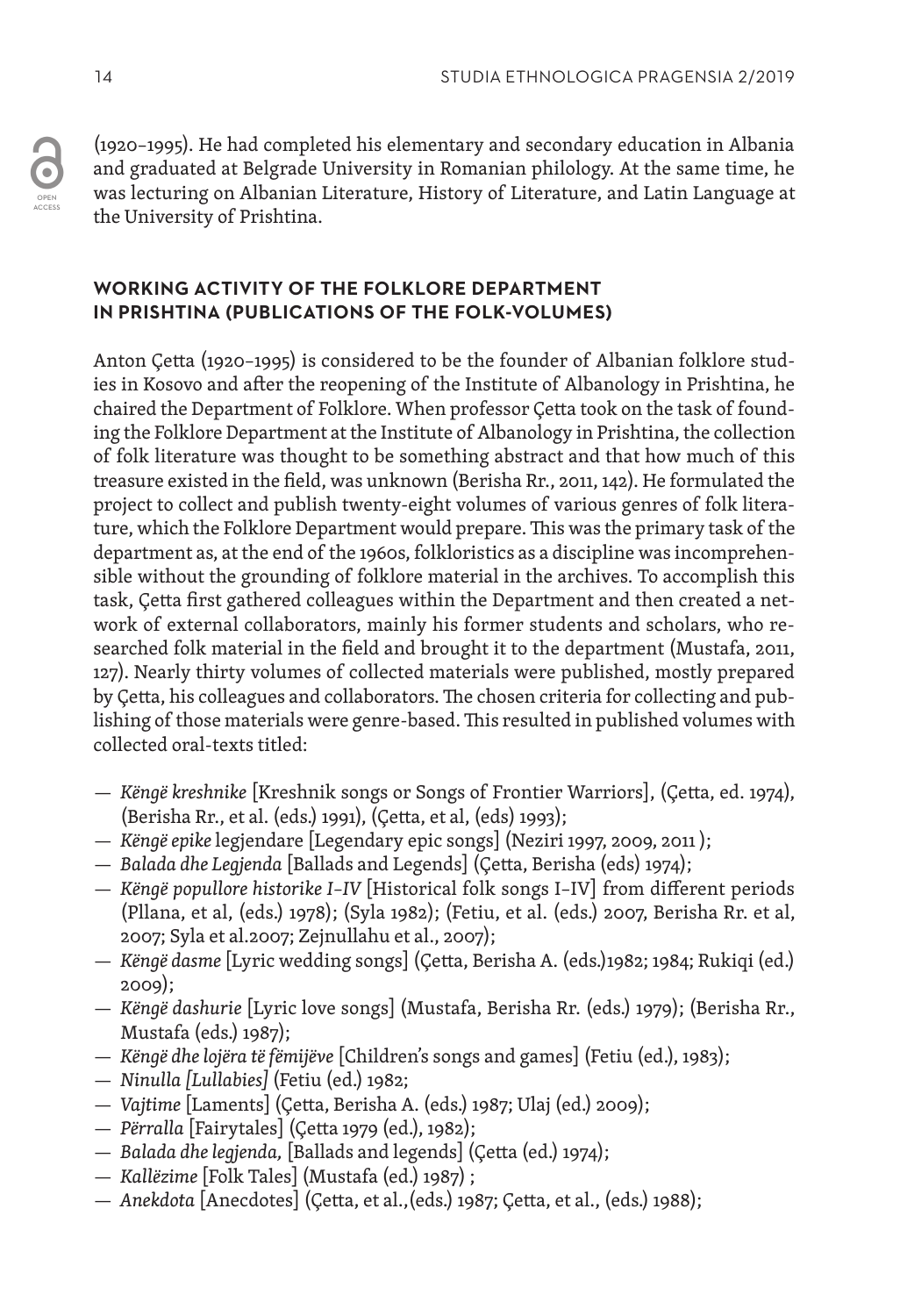- *Fabula* [Fables] (Mustafa, Zejnullahu (eds.) 2008);
- and other small forms of oral narratives (Kajtazi (ed.) 2015), (Çetta (ed.) 1995); (Çetta (ed.) 2000); (Çetta (ed.) 2001), (Ulaj, 2011).

All these volumes and collected materials were organized according to the genre system and their collecting in the field was done according to this system (Honko 1976) as well as the publication. The focus of the publication was text, not voice or performance. The recording was done by reel-to-reel audio tape recording (Uher brand), then the sound material was transcribed, but only the text was published. Every volume in the end was equipped with several tables filled with data for the performers and collectors. Since then was dominant the concept on the role of performer only as the bearer of folklore, the data about performers and collectors were done more statistically. So, from that time when the folklore paradigm was "the text is king" (Honko, 2000, 7) we have published volumes with lines and texts of songs and narratives. Here are the types of folklore collected from all areas where Albanians live in the former Yugoslavia, but there are also items from Albanian folklore in Albania as well as Albanian Diaspora in Italy and Greece. Publication of sound materials was not practical. For various reasons, the publication of these volumes took four decades. This publication of collections of Albanian folklore served as a solid base for the folklore studies that came later. As sub-branch of the Folklore Department, there was always the Ethnomusicology branch which functioned along with the folklore research and fieldwork. The folklore materials from the fieldwork were treated also for the melodic and ethno-musicological aspect. Mostly folk instruments as well as folk festivals and the typical way of folk singing from the different zones were the preoccupations of the Albanian ethnomusicologists from the Folklore department, which we can see in their publications (Munishi 1979: 1987), whose focus were also the choral music of Albanians (Munishi 1988).

### **ACADEMIC SCIENTIFIC WORK BASED ON THE FOLKLORE MATERIAL PUBLICATIONS**

The 1974 Constitution guaranteed Kosovo autonomy within Social Federal Republic of Yugoslavia, which meant giving to Kosovo Albanians to develop the study of their national culture. More students had the chance to complete their higher education inside and outside Yugoslavia and to participate in the international conferences and congresses. Contacts with a wider literature and international folklore scholars resulted in a larger intellectual production for Albanian researchers, who published a number of books on poetics of the earlier published genres of Albanian folklore volumes. This was considered as the second phase of Albanian folkloristics in Kosovo. All the publications of the new perspectives on Albanian folklore published on this time were in Albanian language, but for practical needs of understanding we will present here the traslation of titles in English. So, the titles in English of these Albanian scholarly publications are: *The Poetics of Albanian Folk Ballad* (Fetiu, 1987), *The Poetics of Albanian Folk Lyric* (Vinca 1989), *The Poetics of Albanian Fairy Tale* (Mustafa, 2003), *Approaching the Poetics of Albanian Oral Literature* (Berisha A. 1997), *The Poetics*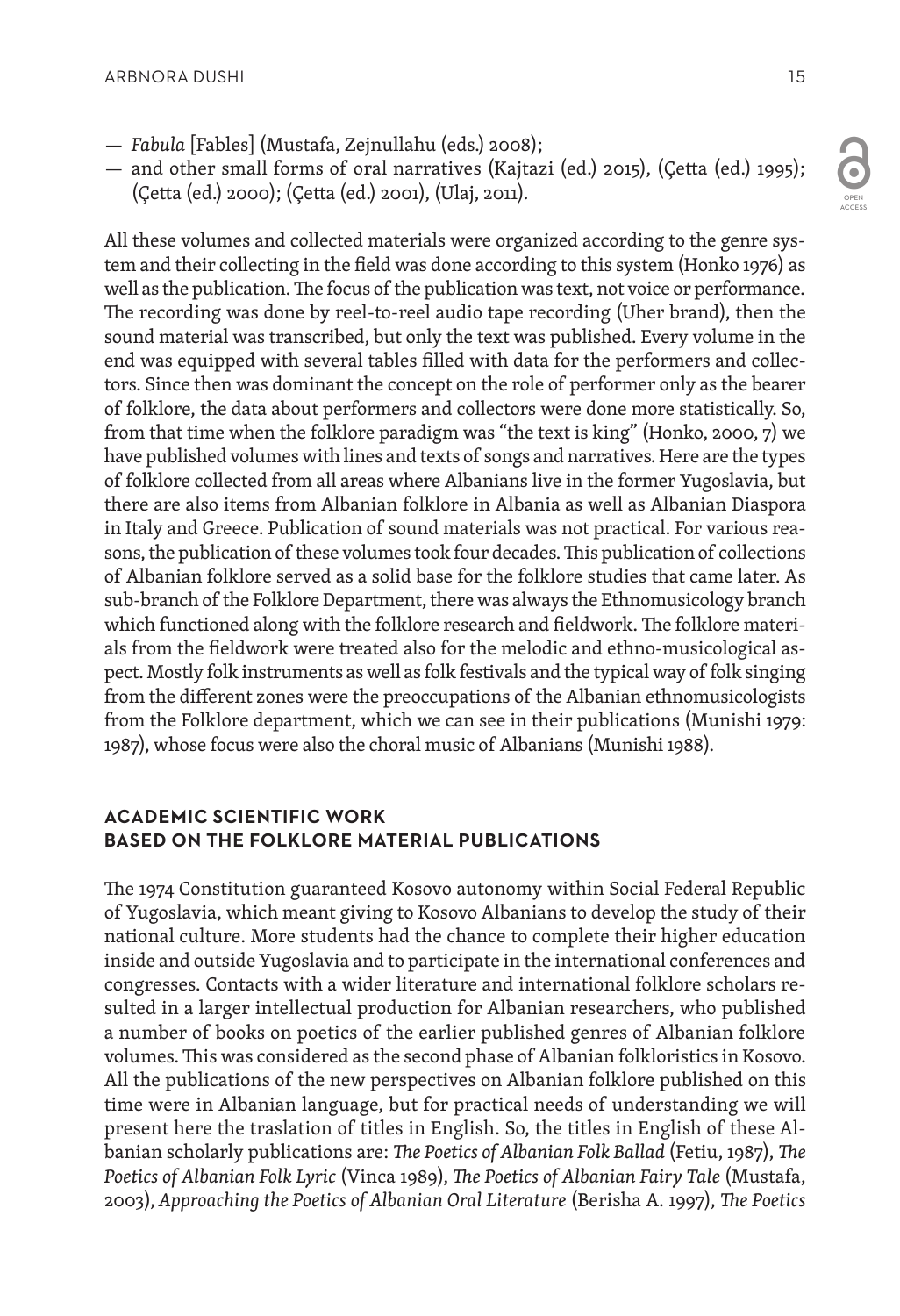*of stylistic figure of comparison in Albanian folk lyric* (Neziri, 2004), *The Poetics of Riddle*  (Gega-Musa, 2009), along with other poetical issues upon historical folk songs (Zejnullahu 1987, Syla 1982). Although there were some monographic publications, articles on folklore were published regularly in the scientific journal "Gjurmime Albanologjike" *(Albanological Research).* It was published by the Institute of Albanology since the year 1971 in three series (Philology series, History series and the series of Folklore & Ethnology). Albanian folklore studies grew with this journal. The articles published in *Gjurmime* treated folklore analytically. An individual was considered as a bearer of tradition while his art was qualified as a treasure of national culture and heritage. Until today there are 47 volumes of the journal published, in three series.

The approach to folk materials was largely elevated and seen within its creative context. Theories and methods of research used in these papers were in correspondence with folkloristic publications published in other republics of Yugoslavia, which regularly came to the Library of the Institute of Albanology, with who the Institute was in contact. In the context of developments of Kosovo Albanian folkloristic within the Yugoslav area, very important was the organization of the twentieth Congress of the Association of Yugoslav Folklorists which was held on 24–28 September of the year 1986 in Prishtina. Under the auspices of Albanian folklorist Professor Shefqet Pllana and the Philosophical Faculty of the University of Prishtina, this congress brought together about 200 folklore scholars from Yugoslavia, Europe and the world. According to Enver Mehmeti's chronicle, the two main topics of the congress were 'Folklore of Kosovo' and 'Continuity and Changes in Folk Creation', while the themes of the sections were related to the epic of the South Slavs and the Albanian epic as well as various theoretical aspects and practice of classification of folk literature. Other topics included issues of ethnomusicology, ethno-choreology and children's folklore. The special topics of these sessions were the comparative themes from the Albanian and Serbo-Croatian epic, the ballads of the Yugoslav peoples as well as the topics of the classification of the categories of folklore, for which debates and discussions took place (Mehmeti, 1987: 221–222). Even though it was considered a special event and as a great achievement of Pristina University and Kosovo at all, the papers from this conference were never published. The changes that followed briefly in Kosovo, as well as the drastic changes that faced the University of Pristina after, seem to have left their mark on the finalization of publication of the works from this congress, which was almost the last one that was organized in ex-Yugoslavia.

#### **WORKING CONDITIONS OUT OF THE WORKING PLACE DURING THE 1990'S**

The political circumstances behind the developments in the field directly affected the development of Albanian folklore studies in Kosovo. Albanian folklore studies in Kosovo made progress until the beginning of the 1990s, when they started to decline. From 1989 and for the whole of the next decade, Albanians faced very difficult times and their very existence was threatened by the Milošević regime. Kosovo's autonomy was revoked; Albanians were excluded from all levels of education, health services, and government jobs. This meant the interruption of all academic activities. Folklor-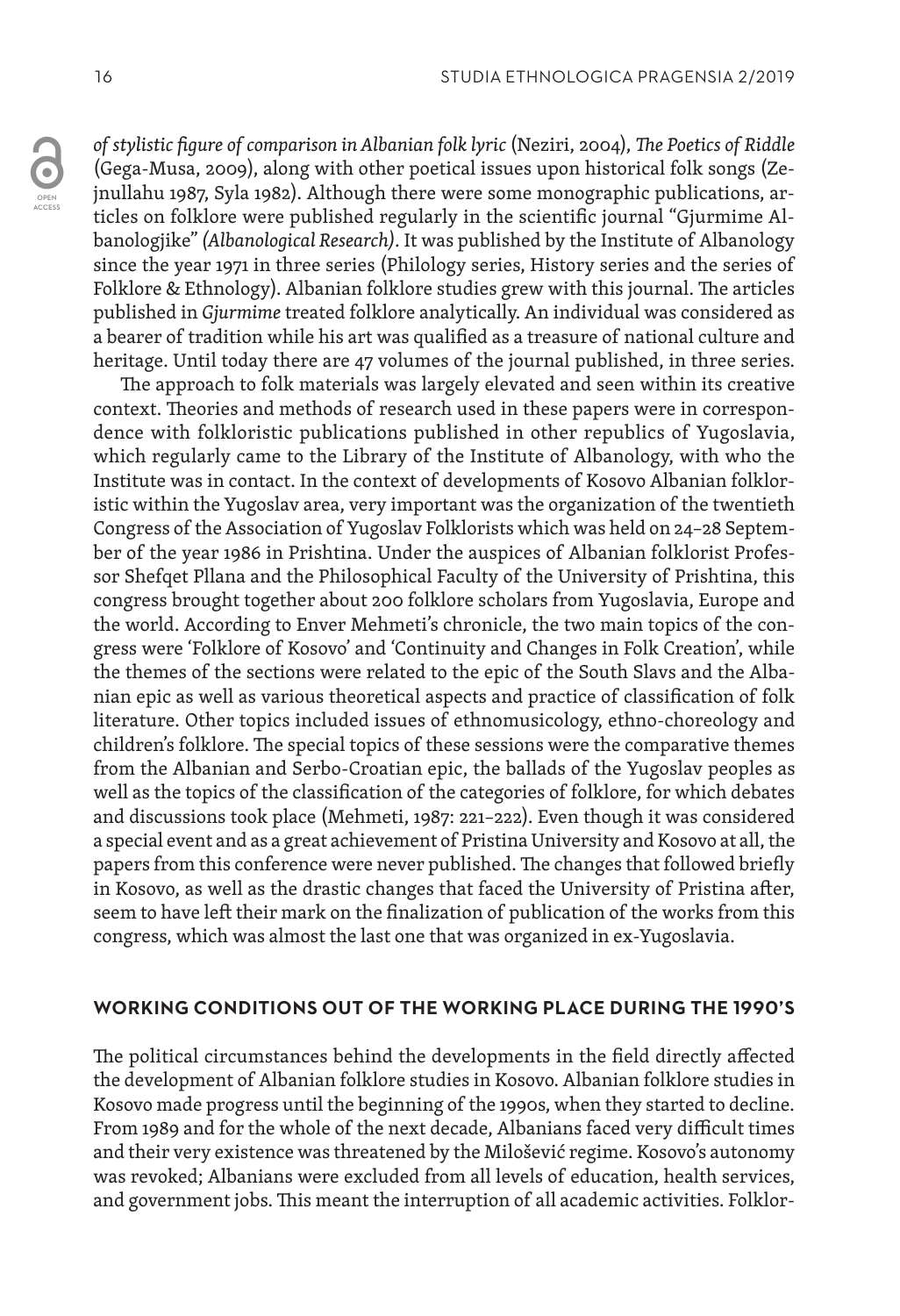ists together with their colleagues were expelled from the building of the Institute of Albanology. Like all other educators and researchers, they decided to organize their work privately, but because the state left them without financing they were forced to raise funds, a very difficult task in those circumstances. At a time when even their existence was in jeopardy, folklorists published only few small issues of the annual *Journal of Albanological Research*. The publication was realised thanks to the financial assistance of the Kosovo Diaspora in Europe and USA. In those difficult years, they also worked on transcribing and editing the materials collected until then. This is the only work that could be done in closed settings , as the fieldwork was impossible to accomplish. The Institute of Albanology was transferred to a private house, where researchers could continue their work but with a low capacity. Field research was impossible to accomplish due to financial inability, but also due to the fact that working outside the facility became dangerous.

Another problem was the difficulty of supplying literature, because collaborations with libraries and bookstores were discontinued. Contacts and cooperation with institutions and institutes in the former Yugoslavia were completely interrupted. The separation of Kosovo from the Yugoslav state meant also the disappearance of Kosovo folkloristic publications from this network. Publishing was to a certain extent ensured on an individual basis and in illegal forms, according to the existing state rules. On the other hand, the dissolution of Yugoslavia on an ethnic basis, which, as we saw, resulted in the dissolution of internal institutional relations, paved the way for new ethnic contacts among Albanians. The collapse of communism in Albania in the early 1990s and then the mass deportation of the Kosovo Albanian population during the 1999 war (when a million Albanians were violently made to leave their country by Serbian paramilitary forces and to seek shelter in Albania and Macedonia) facilitated the establishment of contacts within the Albanian population outside the borders of Kosovo. Especially with Albania, with which contacts for almost half a century had been too weak, communication was not easy. The meetings between acquaintances, as well as the meeting between people who were unknown to each other, caused great cultural shock. As has been said many times, wars, tragedies and disasters are the most powerful sources for creating folklore. This time, it also led to the creation of a project by the Institute of Folk Culture in Tirana, which (together with colleagues from Kosovo) aimed to explore the "Cultural Survival of the Deported Albanians", which took place in two phases: when deported Kosovars were refugees in Albania and later when they returned to their homes in Kosovo. Many colleagues from both sides of the border, who until then had heard of or had a chance to read each other's works, were now getting acquainted with each other, but also with the fieldwork they had only heard from previous generations. Though the fieldwork in Kosovo, the people who had just emerged from the war, with many losses and casualties, needed time to return to work and scholarship. Based on this fieldwork many years later there were published a volume on Hasi region, which is settled between Albania and Kosovo and the political border divided it for almost half of the century. The volume titled "*Tradita kulturore e Hasit*" [*Cultural Tradition of Has*] was completed by collecting works of folklorists and ethnographers from Kosovo and Albania, whose research were made in this region (Fetiu et al. (eds.), 2005).

OPEN ACCESS

O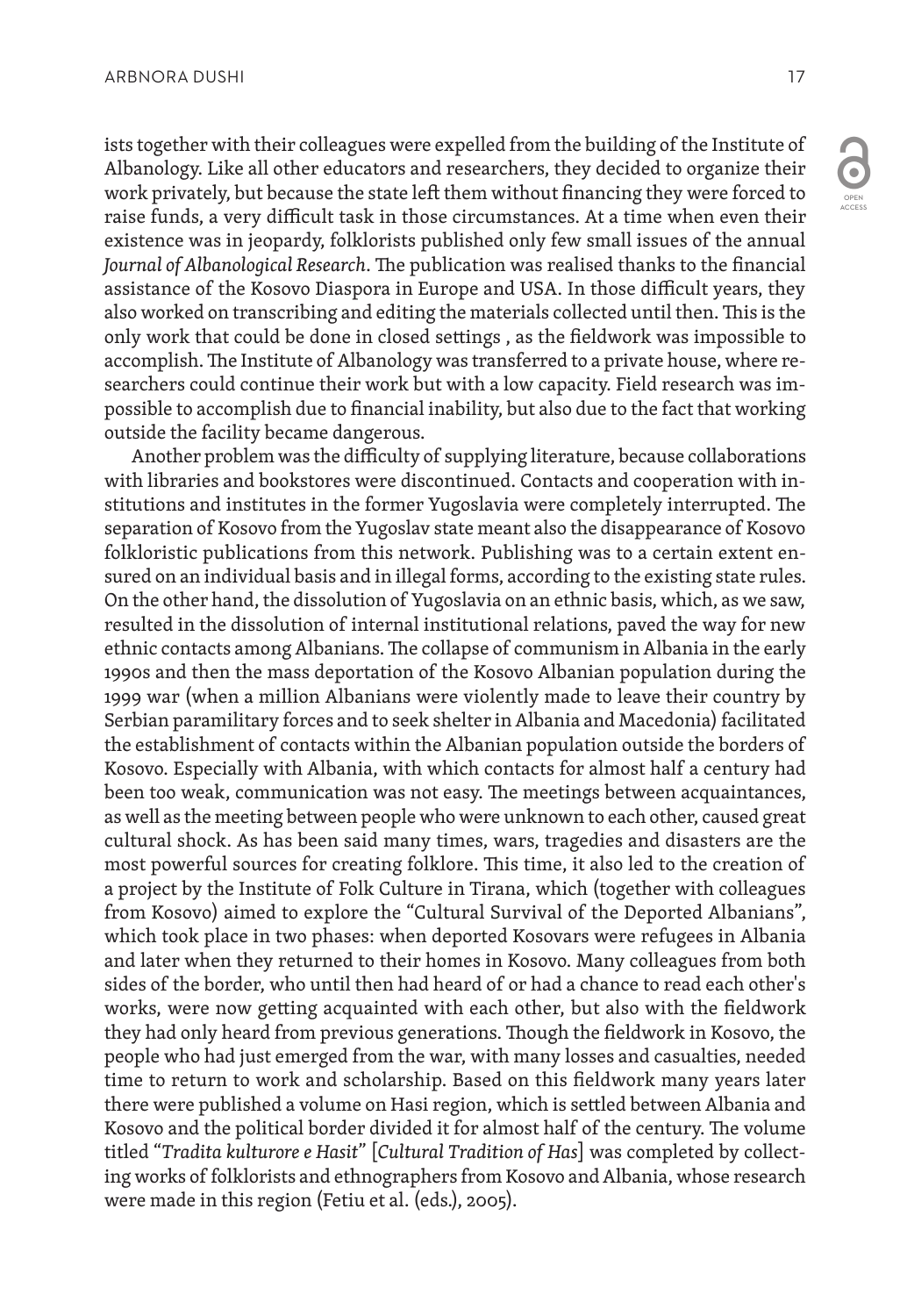### **NEW POSSIBILITIES FOR NEW APPROACHES TOWARD FOLKLORE**

After the 2000s, the circumstances and opportunities for Kosovo citizens to travel changed thanks to the assistance provided by the developed countries of Europe and the USA, not only for food and shelter but also for educational needs. The opening of various academic foundations for the professional rehabilitation of staff and scholars from Prishtina University allowed them to take up specialized positions in similar institutions of developed countries. Thus members of academic staff from Kosovo had the opportunity to be profiled and rehabilitated, getting acquainted with and tracking the academic trends in Europe and beyond. In these circumstances, I had the opportunity to undertake specializations at some universities abroad, but here I will emphasize what gave orientation to my research and studies of Albanian folklore in general. The research visit that I made to Finland in the Folkloristic department of University of Turku in 2002 informed me about new approaches toward oral culture that I did not know before. Recognition of new methods and methodologies, as well as the possibility of coming into contact with texts and authors informed me of the method of oral history and its potential in folklore. Conceiving of folklore as the entirety of expression and cultural conduit from tradition, in conjunction with everyday practice, provided the opportunity for explanation of many past events, as well many practices, not only oral from the daily routine.

My previous knowledge which considered folklore only as the folk traditional knowledge, based on the genre system, clashed with this new understanding which gave me a wider potential for studying folklore. I soon realized that it gave me the possibility of expanding my knowledge base on new types of folklore in Albanian fieldwork, previously unknown in Albanian folkloristics. Thus, my next project was research and introduction of oral personal narrative as an oral genre in Albanian folklore. Researching and discovering the personal stories that field subjects kindly offered even when the folklorist sought other types of tradition, was an experience that my international colleagues had had before me (Hakamies 2006). This genre contained creative narrative, the alleged truthfulness, the narrator's persona in the form — 'I report', but with an apparent presence of the tradition as memory of generations in the type "had told me …" These notions existed in Albanian folklore, but they had to be positioned into a theoretical genre, and I achieved this by combining modern theories from the European and American authors with materials from the local fieldwork. The use of oral history method in folklore studies was a novelty, not very widely accepted, when this study was published in 2009 (Dushi, 2009) but today it is increasingly being applied to research and studies from other humanities published in Kosovo.

In Turku I went back for my post-doctoral studies in 2011/2012, where I gained knowledge of new approaches towards folklore. Memory studies opened new perspectives. The other research project, which is related to trends in new research in Albanian folklore studies, is the personal story of inhabitants of the border areas with Albania. Those stories are followed over three generations and testify to an intergenerational memory of the consequences and damages made to ethnic Albanian family, culture and society caused by that political border. Through these narratives, I have succeeded in supplying the emotional side of history, which nobody could dare tell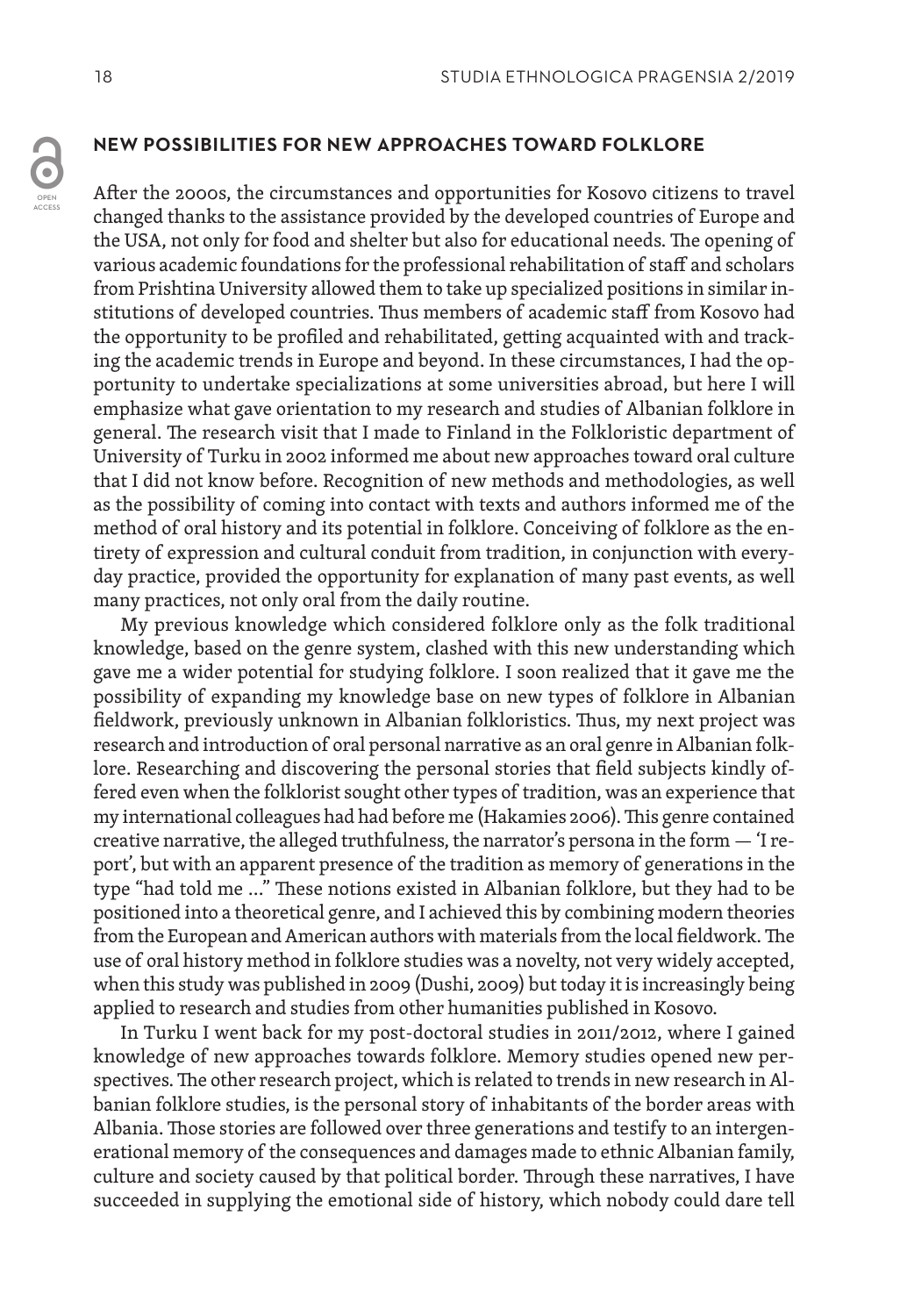$\overline{\bullet}$ OPEN

ACCESS

of at the time when they happened. The border line can be seen symbolically in each sentence of these narrators, where the presence of division comes into their thoughts and emotions, into their narratives. Theoretical studies on borders and memory as well as anthropological approaches to folklore give me the opportunity to shed some light on some unreached issues of this border.

## **THE STATUS OF ALBANIAN FOLKLORISTICS TODAY**

The contacts and collaboration between the folklore institutes in Tirana and Prishtina, as well as among Albanians in Macedonia and Montenegro, are free and unobstructed today, enabling joint research and joint conferences. Publications and collaborations have replaced isolation and excommunication, and today Albanian folklorists in the Balkans jointly aim for Europe. They are now able to participate in international conferences. They are alongside other scholars as representatives of the national folklore studies of their respective countries and cultures.

Kosovo Albanian folklorists in recent years have started to be present in international publications as well. Today there are tendencies among folklore scholars (still very few in number) to see folklore as being related to other disciplines, which helps them to open the boundaries of the concept and to try new approaches. The opportunity to use literature in foreign languages today opens up new perspectives to Albanian folklore, encouraging folklorists to find it in creative continuity online and in social networks. This is new approach which by classic folklorists continues to be seen as non-folklore, considering that folklore cannot be created outside of the village and much less in written form.

Over the last few years, there is an opening of Albanian folklore research and studies to new approaches and methods, but also it is growing presence of Albanian folkloristic, in conferences and in international publications. There is still much work to be done, but Albanian folklorists have started to be represented in international organizations such as SIEF, InASEA, Ballad Commission, ISFNR, and Finnish Folklore Fellows. They are few, but their presence today in international conferences and publications marks an opening for Kosovo Albanian folklore studies where they can be presented as autonomous entity. An important event was the organization of the 45th conference of the The Ballad Commission in Prishtina in 2015, titled *Parallel Words in Ballad and Folk Songs* which proceedings were published in 2017 (Dushi & Kadriu (eds.), 2017). There were organized also two international conferences on Albanian Epics, where were participants except presenting their papers (published later) have visited rhapsodist while performing live in their region the mountainous area. Along with some international participants there were many national folklorists from all Albanian-speaking regions, who treated the epic performances analytically. The aim of this conference was also the preparation step for applying of the Albanian Heroic Cycle for the UNESCO intangible world heritage (Neziri (ed.), 2016).

The Department of Folklore at the Institute of Albanology in Prishtina today has eight scholars, three of whom are ethnomusicologists and all carry out research projects which give new opportunity to Albanian folklore researches. The treatment of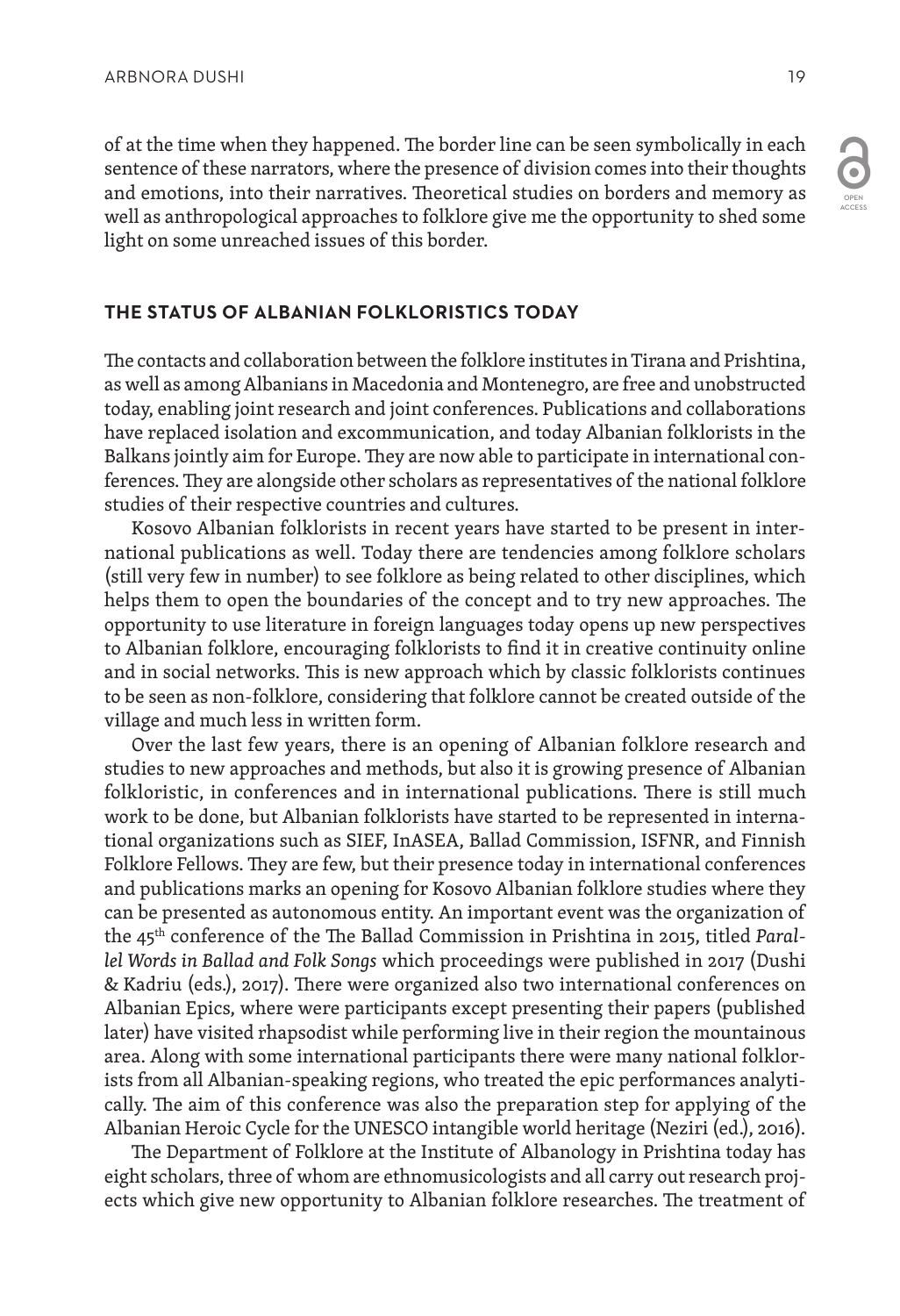oral narratives from the perspective of social and collective memory, but also through the oral history method, is giving a new perspective to Albanian folklore. Treating the rites of passage and family rituals from the anthropological perspective is enriching the possibility of deconstructing and understanding these vital processes, evidenced and stratified in the cultural heritage in general, and folklore in particular. Handling folk songs and ritual year ceremonies not just as a text or melody, but also as a context and textures, while giving the ability to analyze performance as a whole, with all its surrounding elements, is also opening folklore to other disciplines. Adopting new concepts such as 'written folklore', 'digital folklore' or the 'folklore of mass media' are giving the first results of Albanian folklore research and studies in Kosovo.

By opening the boundaries of the classical definition, thanks to new theoretical cognitive possibilities and interdisciplinary cooperation, which is being achieved through contact with foreign language schools and literature, folklorists are pushing their discipline forward. This is also achieved through their participation in international associations and organizations of the professional fields, but mostly through presentations of research results and Albanian folklore in international academic conferences, where Kosovo and the folklore created here are represented by Kosovo Albanian scholars, rather than their neighbours, as it has been the case until recently.

The regular participation of folklorists from Kosovo at the annual international ballad conferences , every two years conference of anthropologists of South-eastern Europe, folklore conferences in Macedonia and Bulgaria, oral history conference in Finland as well as the Baltic countries, even as guest lecturers in regional conferences, have begun to make Kosovo visible on the academic map of Europe. Also the professional schooling of ethnomusicologists in Turkey and Bulgaria, where they are specializing in narrow areas of music heritage issues, are pointing to new potential for Albanian folklore studies. Such a state of folkloristics is very encouraging, although this work still requires a lot of commitment, dedication, seriousness, and material support from state institutions. Also, Albanian folkloristic in Kosovo still needs to be involved in wider projects in the region, as well as in Europe. It continues to need greater presence in the academic programs within the country, to have the opportunity to prepare folklorists, researchers of the folklore from the basis, from the bachelor level, where they will define their orientation toward studying folklore.

To conclude, in the wake of research and studies that take place today on Albanian folklore in Kosovo, folklorists no longer have to risk of their physical existence but face another challenge: the lack of a conceptualized system of their discipline. Folkloristics along all this history in Albanian studies, risk being dissolved into fields of cultural and social anthropology, the disciplines that try every day to dominate both as denominations and methodologies, and for the fact that they represent a modern academic trend. Also, the lack of folkloristic presence in academic programs is another risk that does not facilitate the professional training of young folklorists. If such trends continue, Albanian folkloristic in Kosovo is likely to become a subdiscipline within anthropological or cultural studies. This will force folklore studies to change the name of the discipline and this may not always be pleasant. But it looks like this will be another form of survival, alongside another paradigm shift that is closing in on the horizon.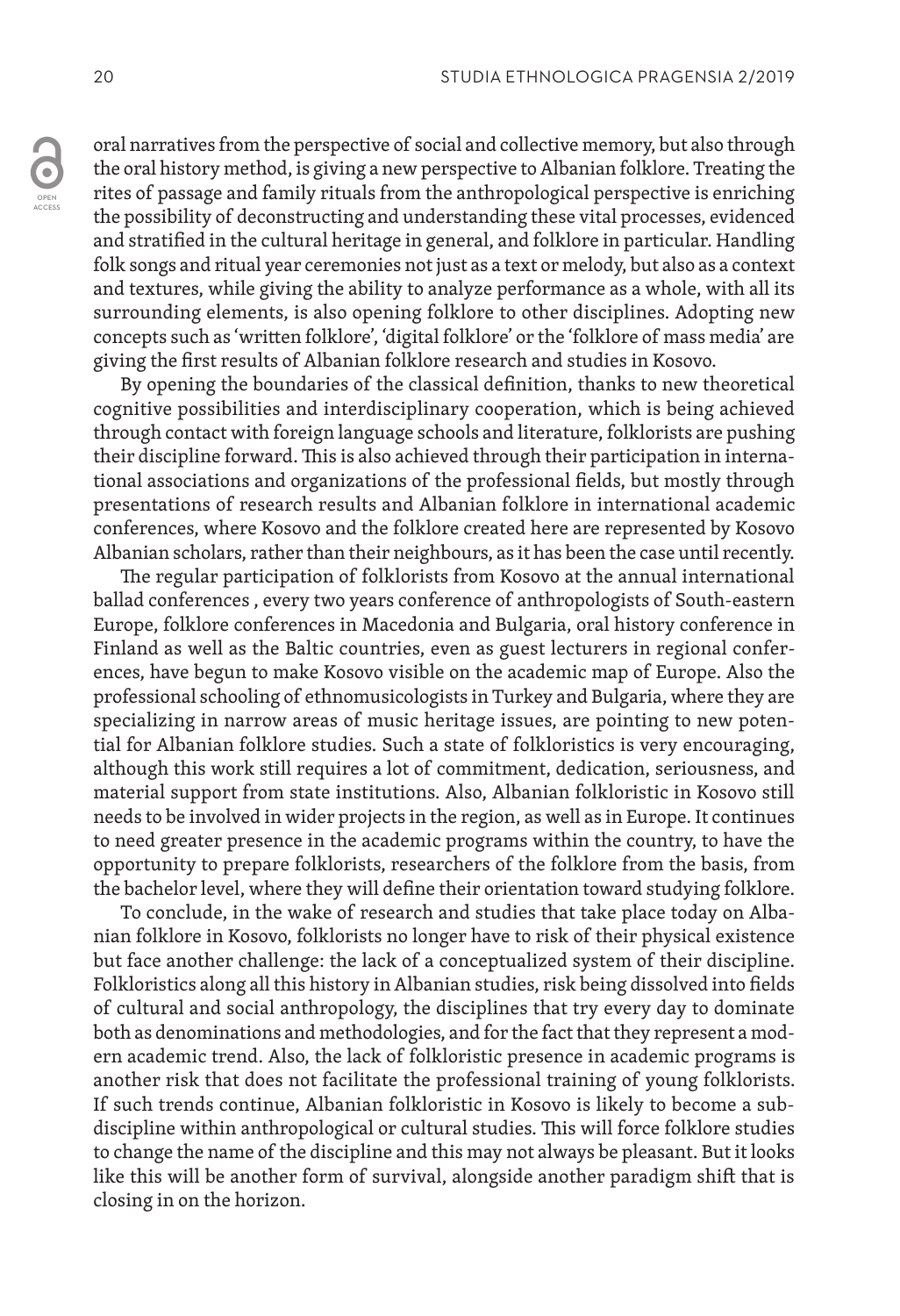### **LITERATURE**

Arllati, B. 2017. *Murteza Roka, një mbledhës i panjohur i folklorit: Visaret e Kombit, Vëllimi X — Lahuta e Kosovës.* Gjurmime Albanologjike, Folklor dhe Etnologji, 47/2017.

Berisha, A. 1989. *Rëndësia e të dhënave të Mathias Murko-s për poezinë tonë gojore, qasje poetikës së letërsisë gojore shqipe.* Prishtinë: Rilindja. 27–294.

Berisha, Rr., Mustafa M. (eds.). 1987. *Këngë dashurie II.* Prishtinë: Instituti Albanologjik.

Berisha, Rr, et.al. (eds.). 1991. *Këngë kreshnike II.* Prishtinë: Instituti Albanologjik.

Berisha, Rr, et.al. (eds.). 2007. *Këngë popullore historike III*. Prishtinë: Instituti Albanologjik.

Berisha, Rr. 2011. *Ndihmesa e Anton Çettës për punën e Degës së Folklorit. In Adem Zejnullahu et al.( eds.), Anton Çetta, figurë poliedrike e kulturës shqiptare.* Prishtina: Instituti Albanologjik. 141–150.

Blank, T. (ed.). 2009. *Folklore and the Internet: Vernacular Expression in a Digital World.* Logan: Utah State University Press.

Dançetoviq, V. et al. (eds.). 1953. *Kangë popullore shqiptare të Kosovë-Metohis*, Prishtinë: Mustafa Bakija.

Çetta, A. (ed.). 1974a. *Këngë kreshnike.* Prishtinë: Instituti Albanologjik.

Çetta, A. (ed.).1974b. *Balada dhe legjenda.* Prishtinë: Instituti Albanologjik.

Çetta, A. (ed.).1979 . *Përralla I.* Prishtinë: Instituti Albanologjik.

Çetta, A. (ed.).1982 . *Përralla, II.* Prishtinë: Instituti Albanologjik.

Çetta, A. (ed.).1995. *Nga folklori ynë III: Pleqëni dhe tregime etnografike.* Prishtinë: Instituti Albanologjik.

Çetta, A. (ed.). 2000. *Nga folklori ynë IV.*  Prishtinë: Instituti Albanologjik.

Çetta, A. (ed.). 2001. *Nga folklori ynë V*. Prishtinë: Instituti Albanologjik.

Çetta A., Berisha A. (eds.). 1982. *Këngë dasme, I.*  Prishtinë: Instituti Albanologjik.

Çetta A., Berisha A. (eds.). 1984. *Këngë dasme, II.* Prishtinë: Instituti Albanologjik.

Çetta A., Berisha A. (eds.). 1987. *Vajtime, gjëmë dhe elegji.* Prishtinë: Instituti Albanologjik.

Çetta, A.et.al. (eds.) 1988. *Anekdota, II.* Prishtinë: Instituti Albanologjik.

Çetta, A.et.al. (eds.) 1993. *Këngë kreshnike III.* Prishtinë: Instituti Albanologjik.

Dundes, A. 2006. *Folkloristics in the Twenty First Century*. Journal of American Folklore 118 (470): 385–408.

Dushi, A. 2009. *Homo Narrans — Rrëfimi personal gojor.* Prishtinë: Instituti albanologjik.

Dushi, A. 2013 Komunikimi dhe kontaktete folkloristëve shqiptarë para vitit 1990, *Identitet kulturor shqiptar në 100 vjet.* Tiranë: QSA-IAKSA. 50–56.

Dushi, A. 2015a. *Folklori ndërmjet mbijetesës dhe transformimit*. In: Matoshi Hysen et al. (eds.), *Albanologji.* Vëllimi II, 7–21.

Dushi, A. 2015b. *Talking to Ourselves: Albanian Folklore Studies in Kosovo and the Challenges They Face Today*. Ethnologia Balkanica 17, Berlin: Lit Verlag. 163–176.

Dushi, A. 2016. *An Albanian Historical Ballad and the Parallel Existence in Performance*. In: Dushi Arbnora and Lumnije Kadriu (Eds.) *Parallel Worlds in Ballad and Folk Song,* Prishtinë: Instituti Albanologjik, 361–377.

Dushi, A. 2017. *Folkloristi dhe Historiani gojor: vëllezër apo kushërinj?* Gjurmime Albanologjike, Folklor dhe Etnologji, 47/2017*.* 221–236.

Dushi, A, Kadriu L. (eds.). 2017. *Parallel Worlds in Ballad and Folk Song.* Prishtinë: Instituti

Albanologjik, 361 -377.

Elmer, D. 2013. *The Milman Parry Collection of Oral Literature*. Oral Tradition*,* 28/2. 341–354. Dostupné z: http://journal.oraltradition.org/ files/articles/28ii/20\_28.2.pdf

Elsie, R., Texts and Documents of Albanian History , [online] <www.albanianhistory. net>[cit. 20.04.2019].

Fetiu, S. (ed.). 1982. *Ninulla*. Prishtinë: Instituti Albanologjik.

Fetiu, S. (ed.). 1983. *Këngë dhe lojëra të fëmijëve.* Prishtinë: Instituti Albanologjik.

Fetiu, S. 1987. *Poetika e baladës popullore shqiptare.* Prishtinë: Instituti Albanologjik.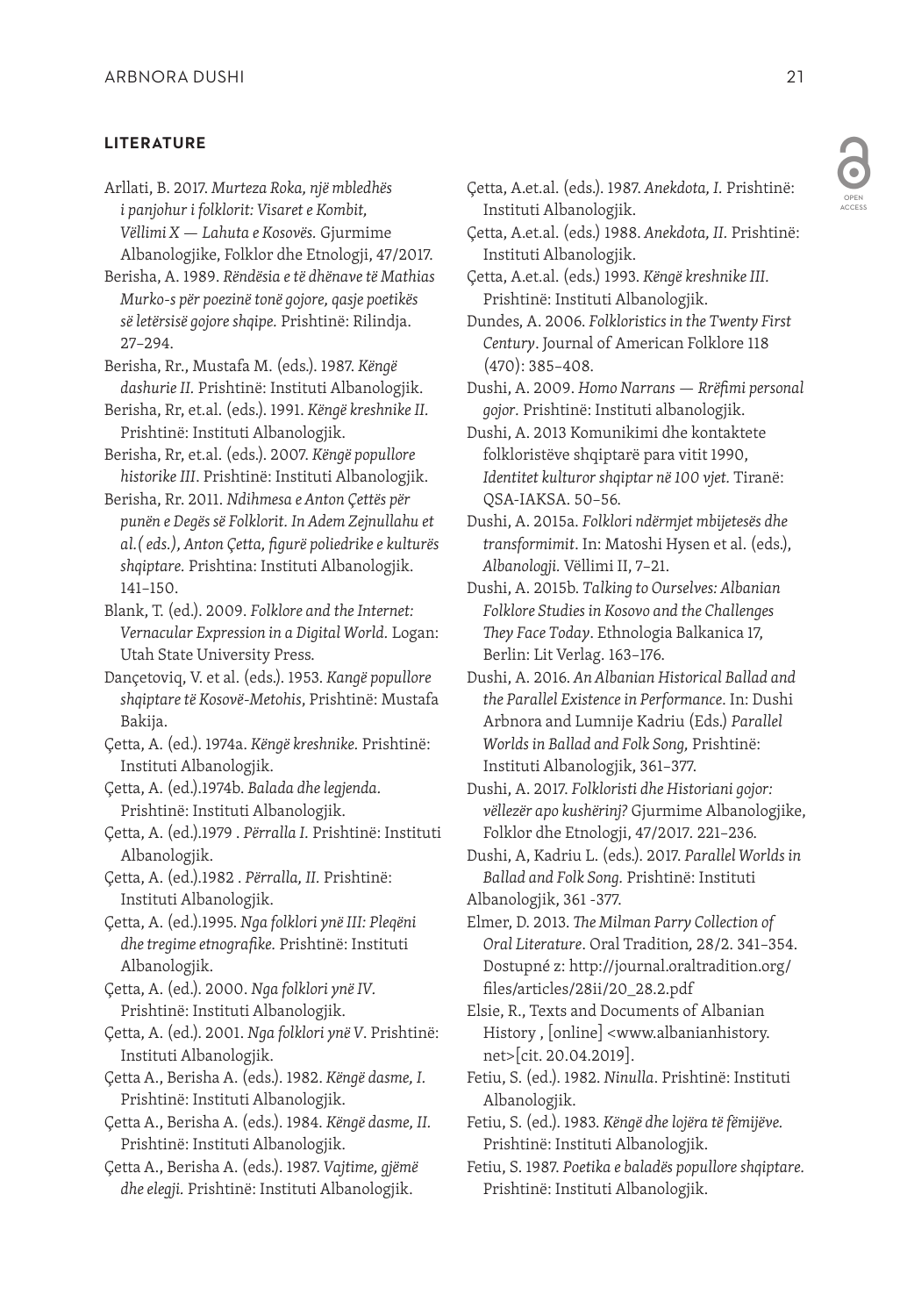Fetiu, S. et.al. (eds.). 2005. *Tradita kulturore e Hasit.* Prishtinë: Instituti Albanologjik.

Fetiu, S. et.al. (eds.). 2007. K*ëngë popullore historike* I. [The historical folk songs vol.I], Prishtinë: Instituti Albanologjik.

- Gega-Musa, L. 2007. *Frang Bardhi-mbledhës i parë i proverbave*. 269–276, in: Islamaj Shefkije et.al. (eds.). *Frang Bardhi — 400 vjetori i lindjes.*  Prishtinë: Instituti Albanologjik.
- Gega-Musa, L. 2009. *Poetika e gjëegjëzës.* Prishtinë: Instituti Albanologjik.

Gega-Musa, L. 2016. *Prej riteve të kalimit në kremtime*. Gjurmime Albanologjike, Folklor dhe Etnologji. 46/2016, 57–70.

Gega-Musa, L.2017. *Folklori si materie interdisiplinare*. Gjurmime Albanologjike, Folklor dhe Etnologji*.* 47/2017*,* 175–184.

Golež Kaučič, M. 2017. Introduction (4–8). in: Golež-Kaučič, Marjetka (ed.), *What to do with Folklore? New Perspective on Folklore Research.*  BASIS, vol. 9. Trier: Wissenschaftlicher Verlag.

Grmek, M, Gjidara M., Simac N. 2010. *Spastrimi etnik: dokumente historike mbi një ideologji serbe.*  Tiranë: Shtëpi botuese 55.

Hakamies, P. 2006. *Oral History — A new paradigm in Finnish Folkloristics*. Etnichna istoriia narodiv Evropy, [online], [cit.12.03.2019]. Dostupné z: http://www. history.univ.kiev.ua/ethnology/journal/ ethnic\_history\_14/14\_1.pdf

Heimo, A., Koski. K., 2014. *Internet Memes and Statements and Entertainment*. Folklore Fellow Communication*,* FFN 44, 4–12.

Honko, L. 1976. *Genre Theory revisited*. in J. Pentikainen & T. Juurikka (eds.) Folk Narrative Research. Helsinki: Studia Fennica 20.

Honko, L. 2000. *Thick Corpus and Organic Variation: An Introduction* (3–28). In. Honko Lauri (ed.) Thick Corpus, Organic Variation and Textuality in Oral Tradition. Helsinki: Studia Fennica Folkloristika 7.

Kajtazi, H. (ed.). 2015. *Fjalë të urta nga Drenica*. Prishtinë, Instituti Albanologjik.

Klobčar, M. 2011. *Real and Virtual Spaces of Revisiting the Question*. *What to do with Folklore*? Traditiones, 40 (3). 5–15.

Kolsti, J. 1990. *The Bilingual Singer: A Study in Albanian and Serbo-Croatian Oral Epic Traditions.* Harvard Dissertations in Folklore and Oral Tradition. New York: Garland.

Mehmeti, E. 1987. *Kongresi I XXXII I Lidhjes së Shoqatave të Folkloristëve të Jugosllavisë*. Gjurmime albanologjike, seria folklor dhe etnologji*.* 16/1986, 221–222.

Munishi, R. 1979. *Këndimi i femrave të Podgurit.* Prishtinë: Instituti Albanologjik.

Munishi, R. 1987. *Këngët malësorçe shqiptare.* Prishtinë: Instituti Albanologjik.

Munishi, R. 1988. *Krijimtaria korale shqipe në Jugosllavi.* Prishtinë: Instituti Albanologjik.

Munishi, V. 2012. *Çiftelitë e nëntorit 2012, simbol e simbolikë moralizuese*. Gjurmime albanologjike, seria folklor dhe etnologji, 41/42*.s 307–318.*

Mustafa, M., Berisha, Rr. (eds.). 1979. *Këngë dashurie I.* Prishtinë: Instituti Albanologjik.

Mustafa, M., Berisha, Rr. (eds.). 1987. *Kallëzime I.* Prishtinë: Instituti Albanologjik.

Mustafa, M., Berisha, Rr. (eds.). 2011. *Fabula.*  Prishtinë: Instituti Albanologjik.

- Mustafa, M. 2003. *Përralla shqiptare poetika dhe mitikja*. Prishtinë: Instituti Albanologjik.
- Mustafa, M. 2005. *Proza gojore-teksti dhe konteksti*. Prishtinë: Instituti Albanologjik.
- Mustafa, M. 2011. *Kontributi i prof. Anton Çettës në mbledhjen dhe studimin e letërsisë gojore*. in: Adem Zejnullahu et al., (eds.), Anton Çetta, figurë poliedrike e kulturës shqiptare. Prishtina: Instituti Albanologjik, 125–140.
- Neziri, Z. (ed.). 1997. *Epika legjendare e Rugovës V.* Prishtinë: Instituti Albanologjik.
- Neziri, Z. (ed.). 2009. *Epika legjendare e Rugovës I*. Prishtinë: Instituti Albanologjik.
- Neziri, Z. (ed.). 2011. *Epika legjendare e Rugovës II.* Prishtinë: Instituti Albanologjik.

Neziri, Z. (ed.). 2016. *Eposi i Kreshnikëve: Monument i Trashëgimisë kulturore shqiptare* (I, II). Prishtina: Instituti Albanologjik.

Neziri, Z. 1998. *Gustav Majeri dhe fillet e botimit të këngës kreshnike shqiptare*. in: Z. Neziri (eds.) *Gustav Majer (Gustav Meyer).* Prishtinë: Instituti Albanologjik.

Neziri, Z. 2004. *Poetika e krahasimit.* Prishtinë: Instituti Albanologjik.